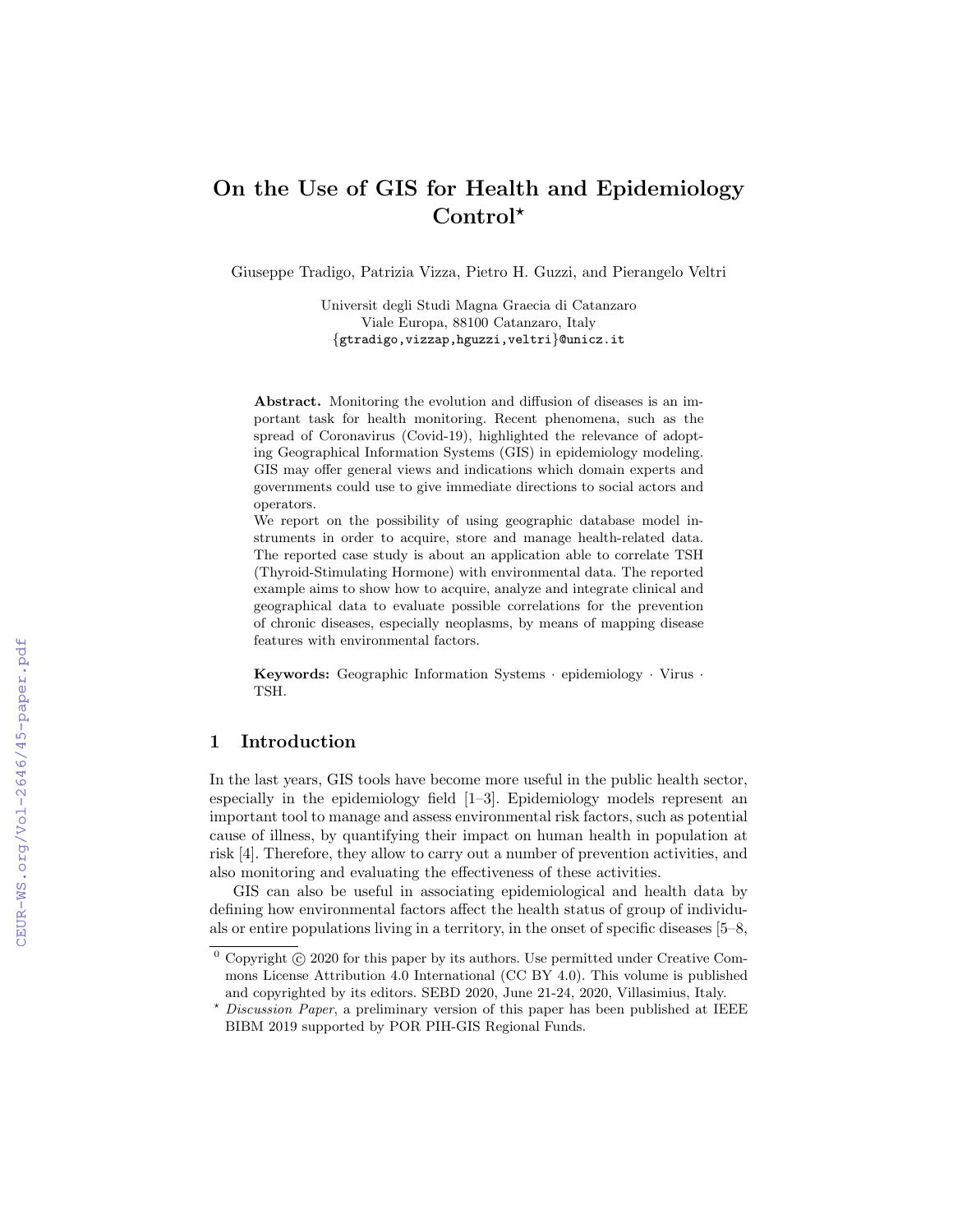22]. GIS systems and analysis methodologies support domain experts in studying the overlap of clinical and environmental data and can help with the identification of possible relations between clinical features and diseases. These relations can be rendered with rich epidemiological maps which represent the present and future status (prediction) of the on-set of a disease and its human-to-human transmission. Correlations between environmental risk factors and clinical data or events can then be used to evaluate or foresee the impact on human health and are usually be analyzed by using spatial analysis techniques  $[9-11]$ . These techniques allow to study disease pathogenesis and etiology, identifying any links between them and the places where they develop [12].

In literature, many contributions exist which focus on spatial epidemiology [13–15]. In [16] authors report on the use of GIS in epidemiology, focusing on methodologies involving geocoding, distance estimation, residential mobility, record linkage and data integration, spatial clustering, small area estimation, and disease mapping. Authors in [17] study the correlation between climate and geographic distribution of tuberculosis by using GIS, aiming to identify high-risk population groups and their geographic areas. Contribution in [19] investigates environmental and geographical influences on epidemiology of acromegaly in Brazil. The authors validate a method to link an acromegaly registry with a GIS mapping module aiming to represent the spatial distribution of patients and to identify disease clusters.

We present an example of GIS application to study and evaluate the correlation between geographical and clinical geographical by using TSH (Thyroid-Stimulating Hormone) data. Shapefiles of environmental layers have been used in GIS to identify specific territorial aspects and their influence on clinical outcomes. A dataset has been used containing data of patients enrolled at Magna Graecia University of Catanzaro. A preliminary version of the paper has been previously published in [18].

## 2 GIS in health related applications

Environmental monitoring and the analysis of clinical data aim to prevent chronic diseases, especially the neoplasms and their correlation with environmental factors. In literature there exist many definitions of both correlation (e.g. Pearson correlation) and spatial correlation (scorr spatial correlation function between two variables over an X-Y domain). For the purposes of the present work, we adopt a loose definition of spatial correlation as follows. Let's consider a clinical event  $E$  in the input clinical dataset and a geographical entity  $G$ ; we say that  $E$  and  $G$  are spatially correlated if there exists a spatial query  $Q$  for which the location of  $E$  is *contained* in the area subtended by  $G$ . In order to investigate on spatial correlations in our dataset, different environmental layers have been used. These are available on the Geoportal of the Calabria Region in shapefile format [20]. A shapefile is a standard format for vectorial spatial data. It has been developed by the Environmental Systems Research Institute (ESRI) to extend the interoperability between ESRI systems and the other GIS [21]. The shapefile is a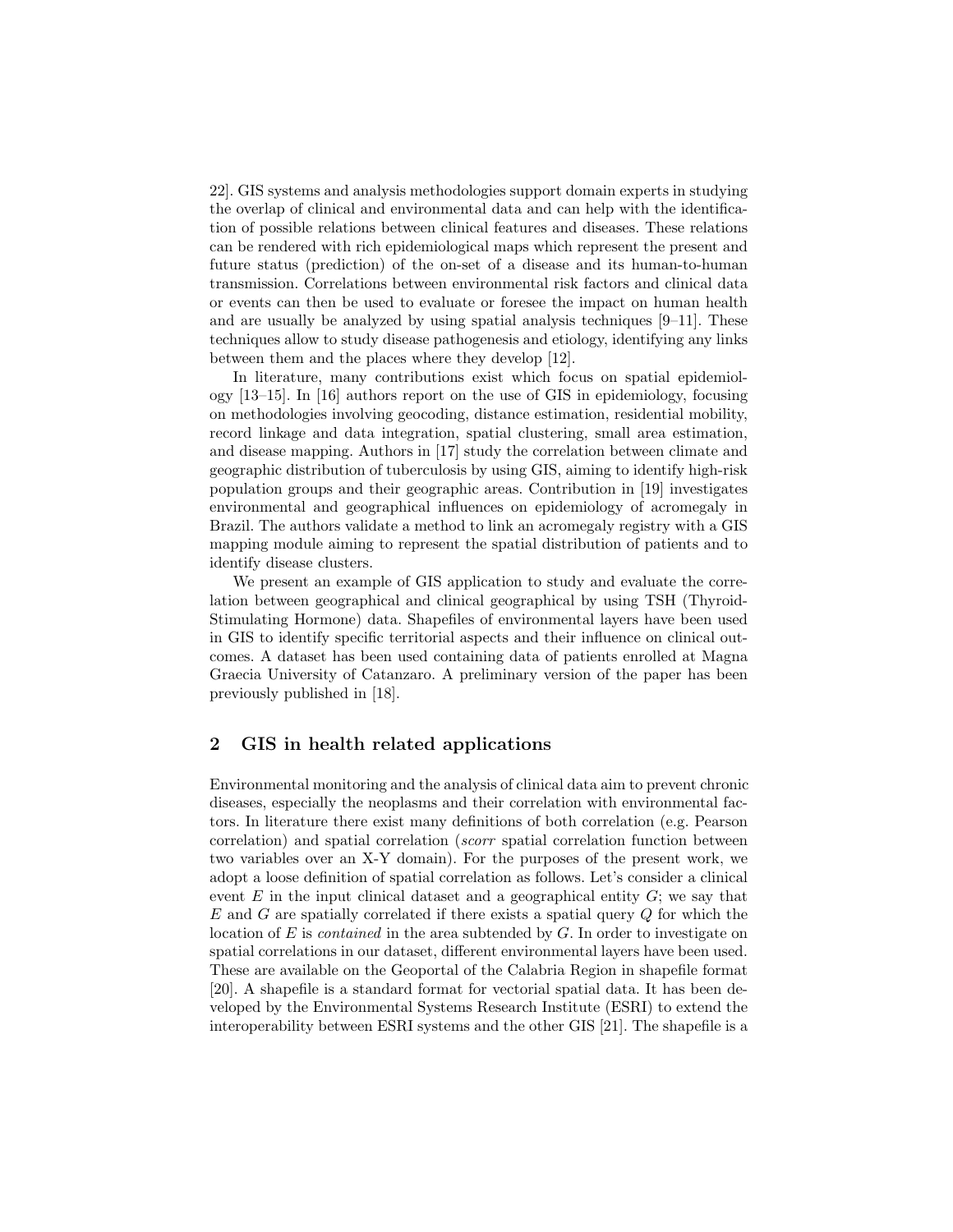non topological format and it is used in Geographic Information System to store positions, shapes and attributes of geographical features. It describes primitive geometric data such as points, lines, polygons and texts, called features, and their associated information, called attributes (e.g., a data describes a river and the associated attributes could be the name or temperature of the river). In such a way, more representations of geographic data can be created, which allow to influence the power and accuracy of geospatial analyses.

The online Geoportal of Calabria Region shares a cartographic data collection containing a number of environmental layers with IODL 2.0 license. Among the available layers, we selected the ones listed below as the most useful for our investigation:

- urban area;
- extra-urban area;
- commercial and industrial settlements;
- public and private service companies;
- rural settlements;
- mining area;
- yards;
- landfill;
- scarp yards;
- local railways;
- airport areas and heliports;
- regional, provincial and district administrative range.

These layers have been used to verify and analyze possible correlations between clinical and territorial aspects. The application of shapefiles and the use of geographic layers are important to assess whether and how some pathologies or in any case clinical alterations of individuals can be directly or indirectly related to strictly territorial aspects.

|                |        | Patient Latitude Longitude Altitude TSH |        |      |
|----------------|--------|-----------------------------------------|--------|------|
| 1              | 38.632 | 16.072                                  | 465.80 | 2.40 |
| $\overline{2}$ | 39.527 | 15.924                                  | 5.85   | 1.86 |
| 3              | 39.523 | 15.962                                  | 277.56 | 2.07 |
| $\overline{4}$ | 39.533 | 15.989                                  | 346.60 | 2.02 |
| 5              | 39.516 | 15.943                                  | 134.49 | 0.05 |
| 6              | 39.527 | 15.935                                  | 188.68 | 1.26 |
| 7              | 39.511 | 15.948                                  | 182.01 | 1.27 |
| 8              | 38.246 | 16.139                                  | 323.80 | 2.84 |
| 9              | 38.245 | 16.138                                  | 301.11 | 4.23 |
| 10             | 38.246 | 16.142                                  | 341.25 | 1.25 |
|                |        |                                         |        |      |
| 2269           | 38.698 | 15.990                                  | 302.01 | 2.32 |

Table 1. Clinical database extraction. TSH values are expressed in  $\mu U/ml$ .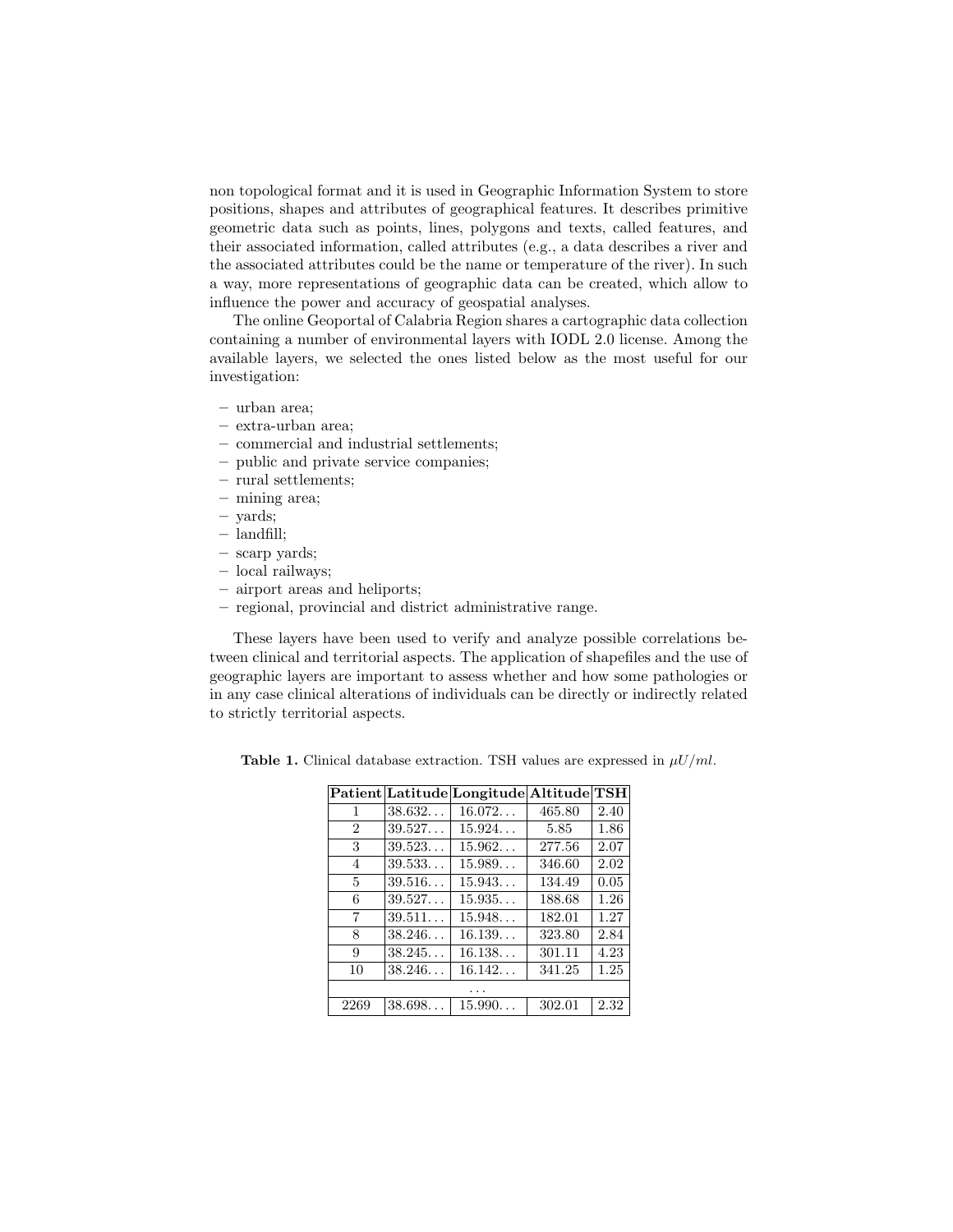

Fig. 1. Topological overlay between clinical data and extracted areas

As case study, we report the study of the correlation between the patterns of topological data with an example of thyroid's data regarding a south Italian region patients. A Health-GIS system has been implemented aiming to cross-check the TSH value with further environmental data through a topological overlay operation. The goal is to identify the geographical areas with the greatest presence of cases with specific pathology. Moreover, it is also interesting to calculate and trace the average distance covered by a patient for a specific health service.

### 3 Experiments

The health dataset regards single file with .xls extension in which each record represents a patient and contains:

- geo-referenced data (district, home address, latitude, longitude and altitude)
- clinical data (TSH level expressed in  $\mu U/ml$ )

The clinical dataset contains 2269 records and Table 1 reports an extract of the database we used for the investigation. The QGIS platform has been used to cross-check these clinical data with data relating to environmental factors. QGIS is a free and open source geographic information system to visualize and overlap vector and raster data in different formats and projections without any conversion into a common internal format. The clinical dataset has been converted in .cvs file and loaded into the QGIS system to represent spatial and clinical information together in a geographical map. Patients locations and other logistical data are geo-referenced and related with clinical data. For instance, red dots in Figure 1 refer to patients' location data extracted from the considered clinical dataset and projected on extractive areas polygons.

Starting from this representation, environmental layers listed above have been correlated with clinical dataset and some of these correlations are reported below.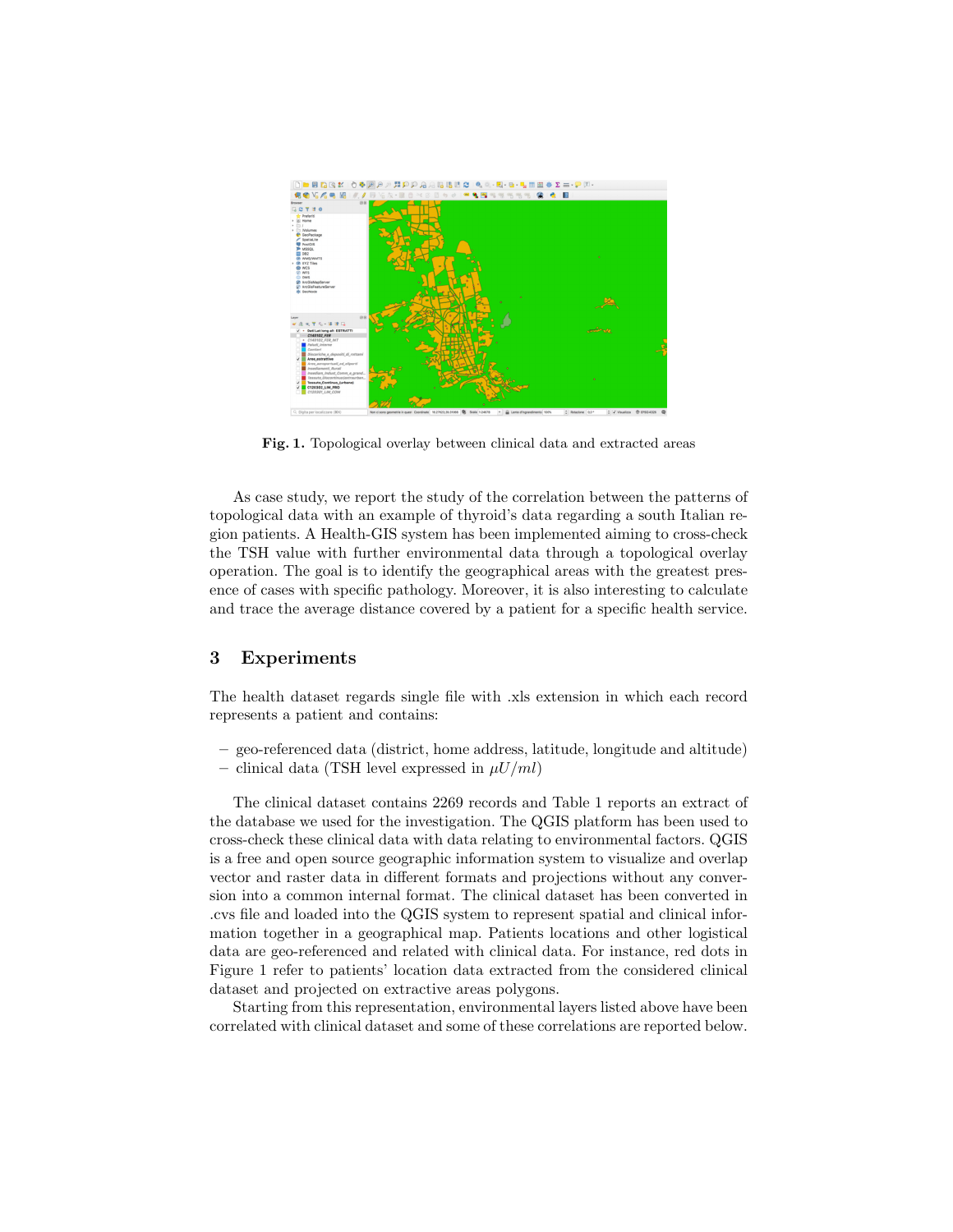

Fig. 2. Topological overlay between clinical data and landfills and scrap yards.

Since several diseases have a close link with overexposure to toxic substances, it is relevant to measure the occurrence of patients locations with potential toxic areas. Air pollution is one of the major environmental risks and in 2015 it has been recognized by the World Health Assembly (WHA) as one of the world's major public health problems. Pollutants are elements and chemical compounds deriving mostly from human activities such as, for example, industrial and commercial production. For this reason, the onset of several cancer cases in a specific geographic area has led to the urge to investigate and monitor industrial activities insisting on the same area.

Figure 1 shows the topological overlay between clinical data (points in red) and extractive areas (dark green areas) also reporting urban areas (areas in yellow). The extraction areas generate a series of pollutants whose exposure has been associated with a series of harmful effects on human health, especially for the respiratory and cardiovascular system and for neoplasms. Pollutants are mainly responsible for a substantial impoverishment of the soil (e.g., caused by deforestation and intensive agriculture), a continuous deterioration of water quality (e.g., caused especially by industrial discharges), and a growing contamination of the air (e.g., caused from the presence of fine dust and particulate in smog). Many substances such as, for example, nitrogen oxide, sulfur oxide, ozone and dust act as irritants; pollen and other agents present in the air are responsible for allergies such as asthma and seasonal colds; some toxic agents such as benzene and polycyclic aromatic hydrocarbons are carcinogenic; carbon monoxide compromises the transport of oxygen by the blood with serious effects on the brain. Other metals come into contact with various organs and tissues causing biological alterations and causing damage to the heart and the apparatus.

Figure 2 shows the topological overlay of clinical data with the level of landfills and scrap deposits (areas in brown), always bringing the urban area (areas in yellow) as reference. The economic growth of the most industrialized countries has generated a substantial increase in consumption and urbanization with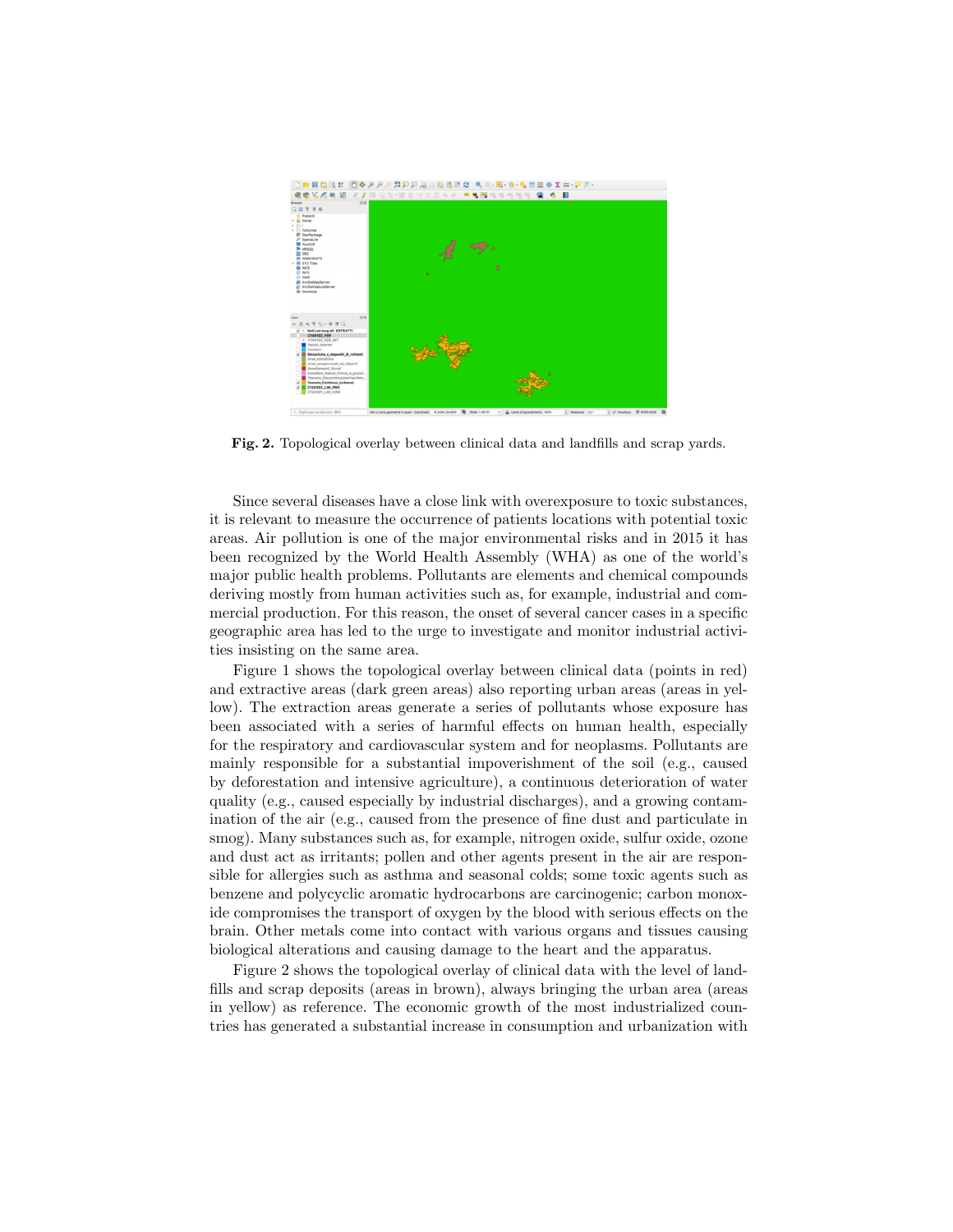a consequent increasing in waste production and in its difficult regular disposal. Waste has negative consequences on the environment and on human health. Asbestos is harmful to human health; breathing dust containing asbestos fibers can cause serious diseases, pleural tumors (pleural mesothelioma) and lung cancer.

# 4 Future Works

Spatial information in clinical data is crucial for prevention and monitoring evolution of global epidemiology. In this paper we analyze environmental data related with health related ones. We are working to complete a model and general purpose system able to relate clinical, environmental and epidemiology related information for real time data analysis and simulation. The aim is to support prevention in a large scale context. Our framework is general enough to support the loading and preprocessing of generic datasets in standard format (e.g. csv). We are planning to integrate user-friendly functionalities to import different datasets. We are also working on consolidating the representation of time as an analysis dimension and refining its use in the data analysis pipeline by adopting time series analysis techniques.

## Acknowledgment

This research has been supported by POR CALABRIA FESR-FSE 2014-2020 PIH-GIS project CUP J88C17000320006. The authors thank Giuseppe Brescia for his contribution to a preliminary version of the paper.

# References

- 1. M. Craglia and R. Maheswaran, GIS in public health practice. CRC press, 2016.
- 2. G. Tradigo, P. Vizza, P. Veltri, P. H. Guzzi, An Information System to Track data and processes for food quality and bacterial pathologies prevention. Italian Symposium on Advanced Database Systems (SEBD), 2019.
- 3. G. Tradigo, C. Pagliaro, G. Canino, P. H. Guzzi and P. Veltri, GIS for the analysis and monitoring of environmental issues related to life quality. Italian Symposium on Advanced Database Systems (SEBD). 320-326, 2015.
- 4. A. B. Lawson, S. Banerjee, R. P. Haining and M. D. Ugarte, Handbook of spatial epidemiology. CRC Press, 2016.
- 5. S. M. Fletcher-Lartey and G. Caprarelli, Application of GIS technology in public health: successes and challenges. Parasitology, 143(4): 401-415, 2016.
- 6. G. Tradigo, P. Veltri, O. Marasco, G. Scozzafava, G. Parlato and S. Greco, Studying neonatal TSH distribution by using GIS. In Proceedings of the First ACM SIGSPA-TIAL International Workshop on Use of GIS in Public Health, 36-39, 2012.
- 7. G. Ambrogio, R. Conte, L. De Napoli, G. Fragomeni, F. Gagliardi, Forming approaches comparison for high customised skull manufacturing. Key Engineering Materials, 651, 925-931, 2015.